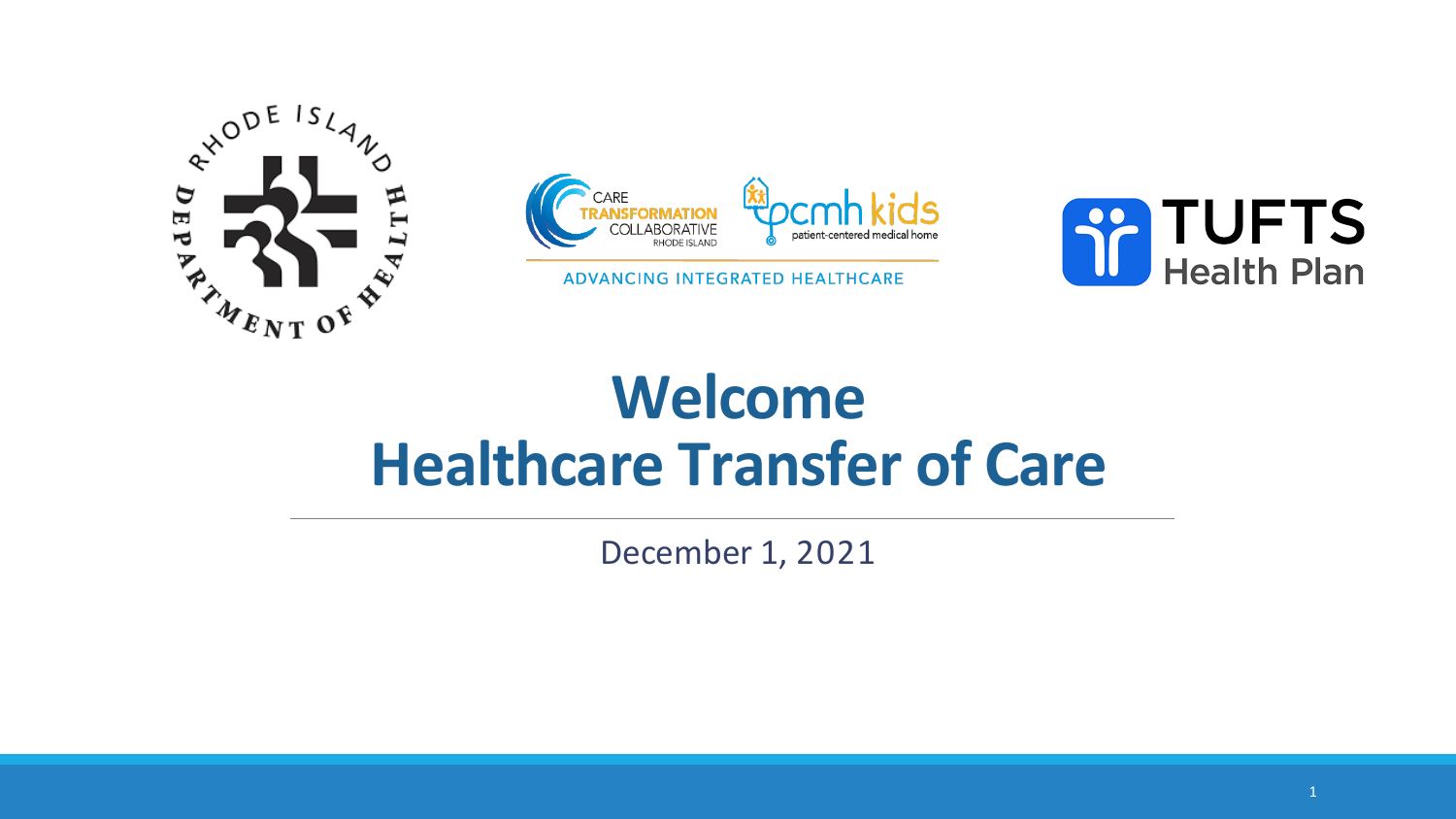## **Agenda**

| <b>Topic</b>                                           | <b>Duration</b> |
|--------------------------------------------------------|-----------------|
| <b>Presenter(s)</b>                                    |                 |
| Welcome & review of Agenda                             | 5 minutes       |
| Susanne Campbell, CTC-RI Senior Program Director       |                 |
| <b>Summary of Progress</b>                             | 5 minutes       |
| Susan Dettling & Suzanne Herzberg                      |                 |
| <b>Dyads Report Out</b>                                | 20 minutes      |
| Peggy McManus & Patience White to assist with Q&A      |                 |
| System-wide Improvements on Transition of Care         | 5 minutes       |
| Colleen Polselli, Special Needs Program Manager, RIDOH |                 |
| <b>Next Steps</b>                                      | 5 minutes       |
| Susanne Campbell, CTC-RI Senior Program Director       |                 |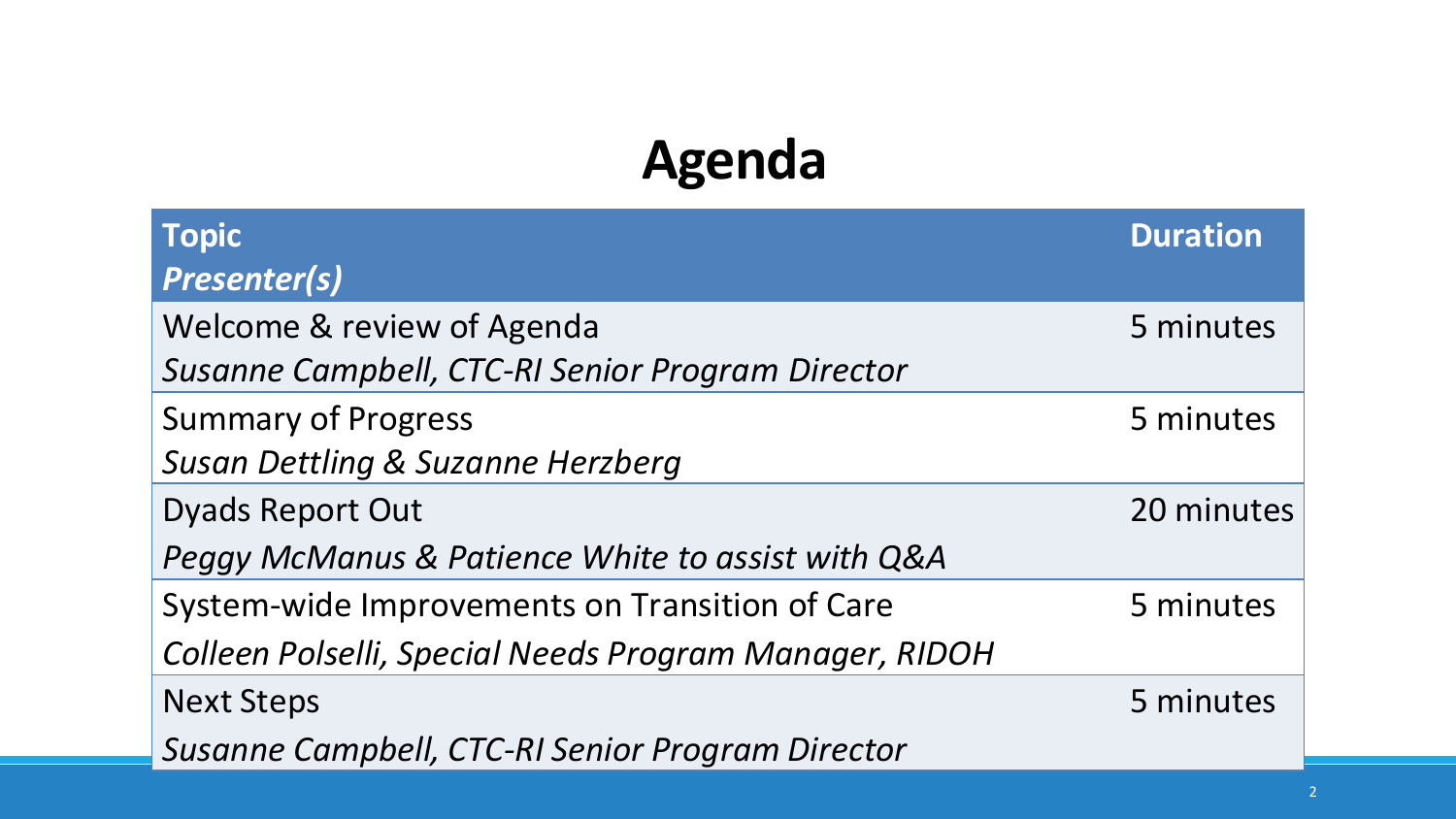

## **Progress To Date**

- **Tracking sheets are in use**
- **Workflows are in place for distributing FAQs, welcome letters, and patient packets**
- **All sites have identified and scheduled patients for their last pediatric visits**
- **Practices have either scheduled or in the process of scheduling their adult visits**
- **Workflows are in place to introduce YAs to the adult team**
- **Surveys have been completed by some of the YAs who have had their adult visits and outreach to those who didn't complete a survey is underway**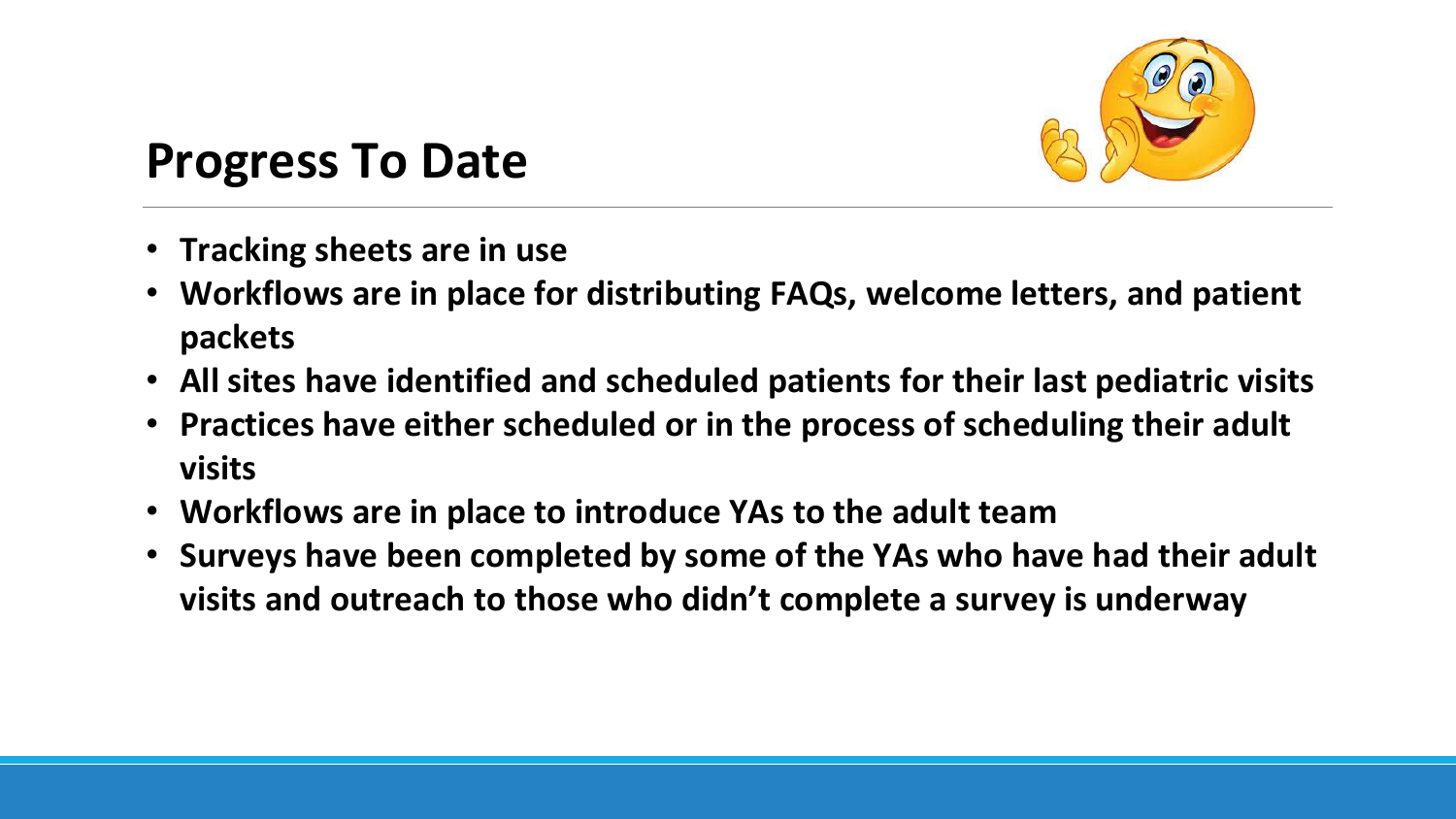## **DYAD: Hasbro and Center for Primary Care**

| Medical Summary in place & shared with young adults?<br>How? If not, why?       | Yes. The summary is being shared at the last pedi visit (intentional<br>transition visit)                                                                                                                                               |
|---------------------------------------------------------------------------------|-----------------------------------------------------------------------------------------------------------------------------------------------------------------------------------------------------------------------------------------|
| FAQ in place & shared with young adults ? How? If not,<br>why?                  | It's shared on arrival to the practice                                                                                                                                                                                                  |
| # of young adults scheduled to transition to adult<br>practice?                 | 5                                                                                                                                                                                                                                       |
| # of young adults with initial adult visit completed? How<br>did it go?         | 3 completed and 2 are scheduled. Nothing specific, but all positive.                                                                                                                                                                    |
| young adults survey completed? How are you<br>ensuring anonymity?               | Front desk is giving the surveys. How are you ensuring anonymity? Only<br>5 in each dyad and we want to know from them how the process went.                                                                                            |
| How are the joint telehealth visits going?                                      | Not doing them. Would schedule if possible given providers' schedules.<br>Considered it for one complex patient with communication with the<br>NCM, but patient did not view it as needed. NCM's time is limited - she<br>is half time. |
| Criteria used for determining patients that might<br>benefit from joint visits? | None set                                                                                                                                                                                                                                |
| Overall how is the process going? Is it sustainable?                            | Not sure if the process of scheduling is sustainable on a large scale.<br>Tracking down people who don't show is also will not be sustainable.                                                                                          |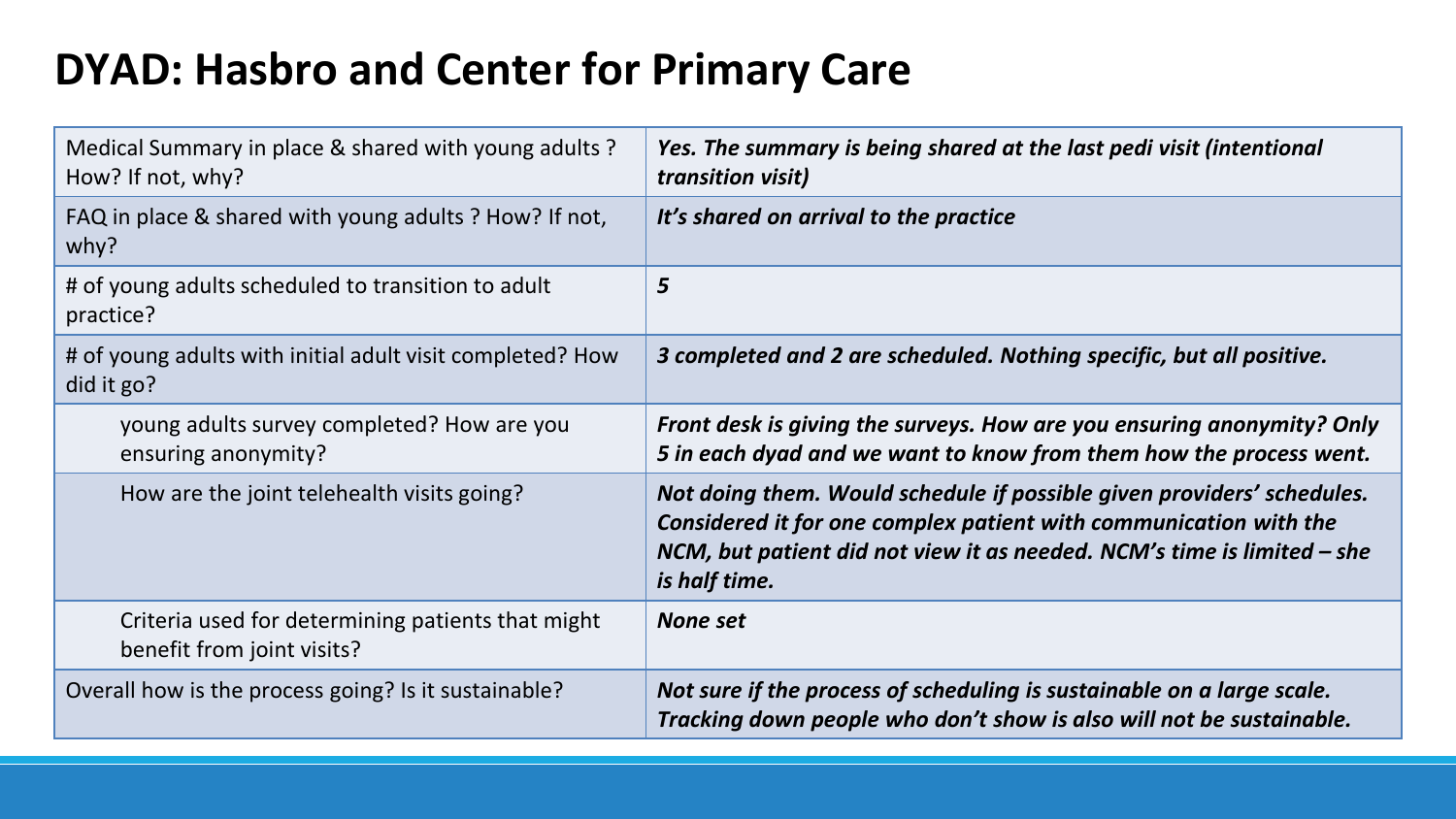## **DYAD: Hasbro and Center for Primary Care**

| Successes: (anything you want to share that's not             | Challenges: (anything you want help with from your          |
|---------------------------------------------------------------|-------------------------------------------------------------|
| covered above?)                                               | fellow practices or National Alliance TAs?)                 |
| It's very helpful to be on the same EMR                       | One patient who went to ER instead of coming in to visit.   |
| Secure chat between providers is really beneficial            | Logistical questions: can you have two annual visits in one |
| $\bullet$                                                     | year? How do you prevent that happening?                    |
| It's great to have practice assistance (PSRs) for handing out | How do we make this sustainable? Right now, it's great that |
| $\bullet$                                                     | we have two PCRs who are available for scheduling. But how  |
| <b>FAQs and for scheduling</b>                                | do we continue that?                                        |
| Thrilled that 3/5 have already had their visits               | What level of handoff does your typical YA need compared    |
| $\bullet$                                                     | to someone who is more medically complex?                   |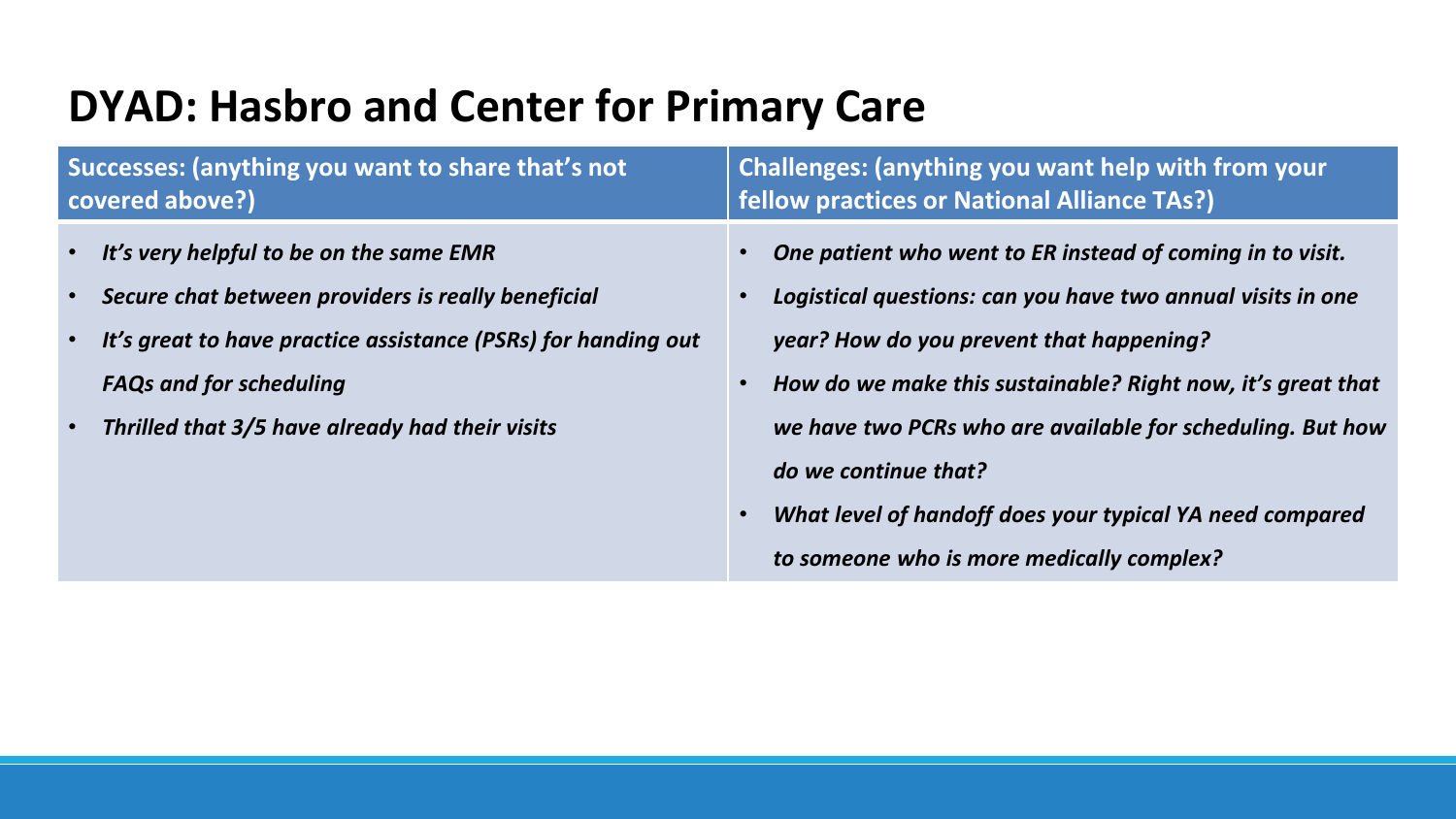## **DYAD: Providence Community Health Centers**

| Medical Summary in place & shared with young<br>adults ? How? If not, why?      | We don't give a printed medical summary unless the patient wants it; it is in the<br>portal. All of the patients are being set up with the portal. We do not create a<br>specific transition summary, but the visit summary has the dx, meds and plan<br>automatically pulled into the note |
|---------------------------------------------------------------------------------|---------------------------------------------------------------------------------------------------------------------------------------------------------------------------------------------------------------------------------------------------------------------------------------------|
| FAQ in place & shared with young adults ? How?<br>If not, why?                  | We have a letter containing the information that the patient receives before the<br>last appt with the pediatrician.                                                                                                                                                                        |
| # of young adults scheduled to transition to<br>adult practice?                 | Capitol has scheduled 5. Randall has scheduled 5. Chafee has 5 scheduled.                                                                                                                                                                                                                   |
| # of young adults with initial adult visit<br>completed? How did it go?         | Capitol has completed 3. Randall has completed 1 and had 3 no-shows. Randall<br>has sent a letter to the ones with no-shows to ask them to reschedule and has<br>also asked team to reach out via phone. Chafee has completed 3 and 2 no-show.                                              |
| young adults survey completed? How are<br>you ensuring anonymity?               | 3 surveys completed at Capitol. How are you ensuring anonymity? The YAs are<br>not placing their names on the surveys. However, we don't want the surveys to<br>be anonymous $-$ if there is something wrong, we want to address them directly.                                             |
| How are the joint telehealth visits going?                                      | Not doing.                                                                                                                                                                                                                                                                                  |
| Criteria used for determining patients that<br>might benefit from joint visits? | None – if provider has any questions, will directly address other provider. YAs<br>already don't want to go in for a visit $-$ don't want to schedule another meeting.                                                                                                                      |
| Overall how is the process going? Is it<br>sustainable?                         | Yes. We didn't have anything in place before. All that we've instituted is good.<br>Some of the feedback on the readiness assessment has been that is isn't relevant.<br>The young adults are familiar with the information already.                                                        |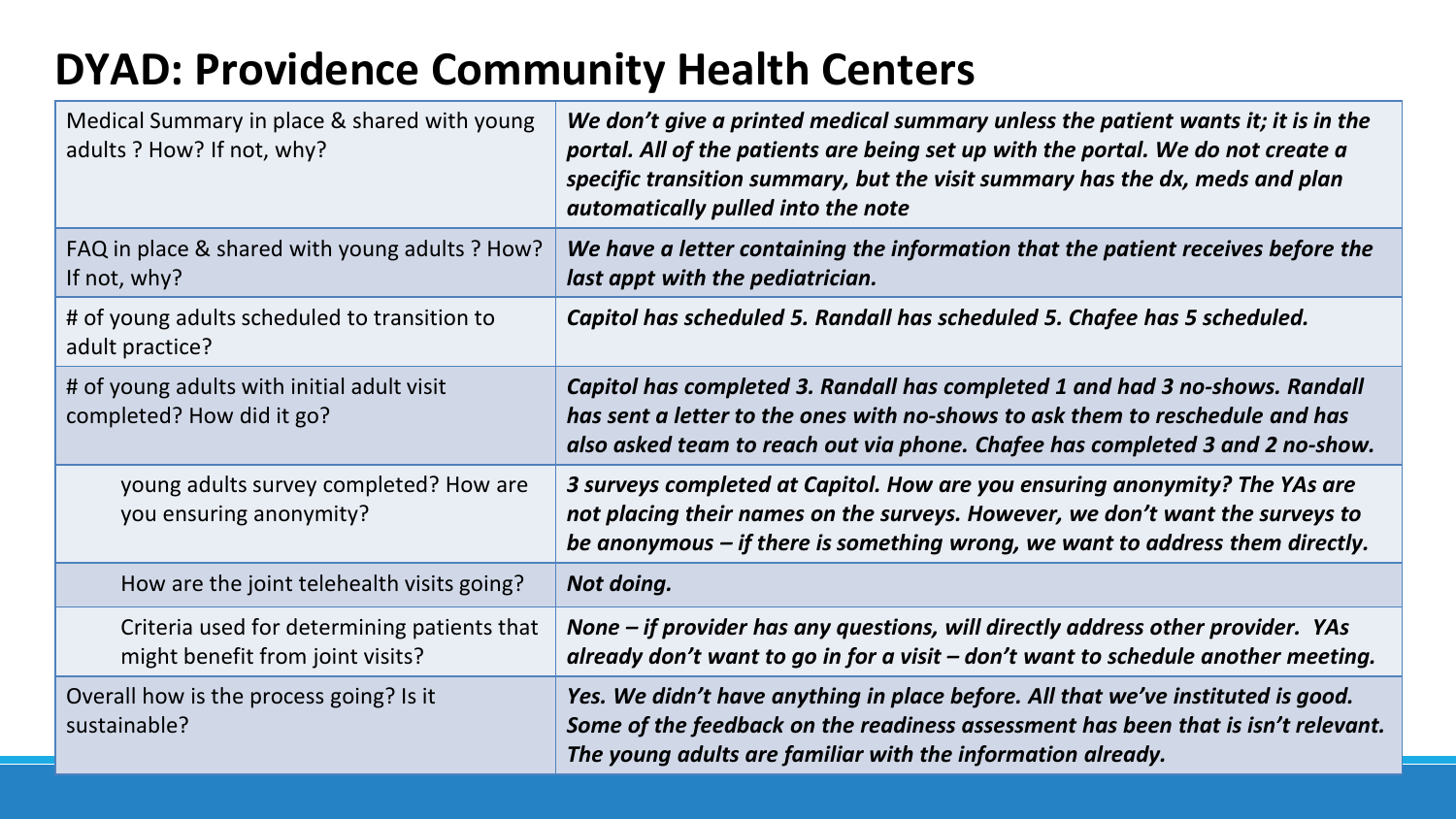### **DYAD: Providence Community Health Centers**

| Successes: (anything you want to share that's not | Challenges: (anything you want help with from your                                                                                            |
|---------------------------------------------------|-----------------------------------------------------------------------------------------------------------------------------------------------|
| covered above?)                                   | <b>fellow practices or National Alliance TAs?)</b>                                                                                            |
|                                                   | We would appreciate guidance around how to handle no-<br>shows. We are confirming the day before the appt, but they<br>are still not showing. |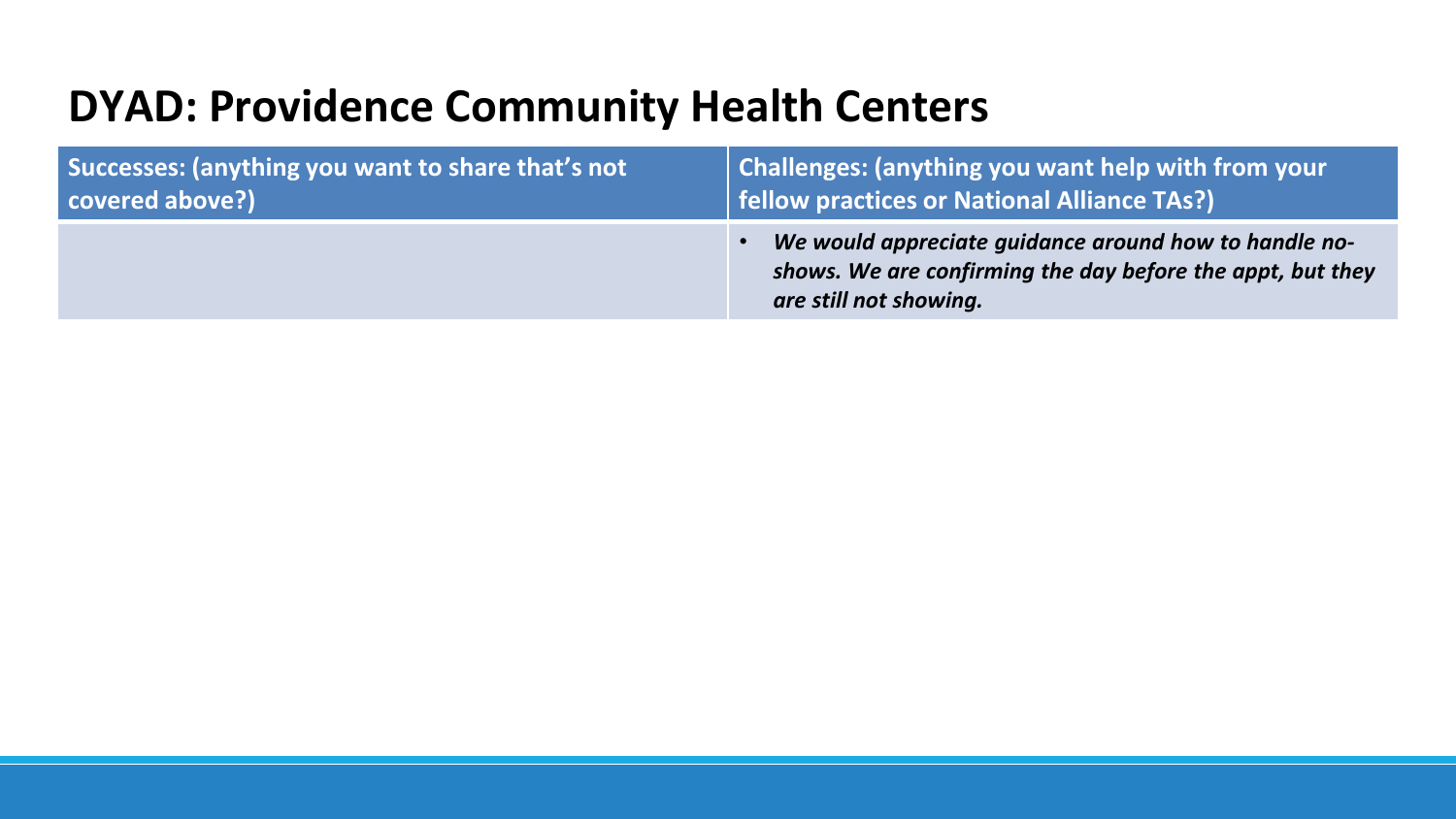## **DYAD: Dr. Nevola/Dr. Grande (Pilgrim Park)**

| Medical Summary in place & shared with young<br>adults ? How? If not, why?      | Each patient's medical summary is discussed during course of visit, and is<br>available on the patient portal. A physical print out is not shared.                                                                                                                                |
|---------------------------------------------------------------------------------|-----------------------------------------------------------------------------------------------------------------------------------------------------------------------------------------------------------------------------------------------------------------------------------|
| FAQ in place & shared with young adults ? How?<br>If not, why?                  | Yes, the FAQ for adult practice is shared, and a "Healthcare Goals" sheet is<br>reviewed $-$ this is opportunity for young adult (YA) to voice concerns medically/<br>non-medically; then share with Dr. Grande, anything complicated – doc to doc<br>conversation always welcome |
| # of young adults scheduled to transition to<br>adult practice?                 | 6 YA have agreed to transition, with information sent to Dr. Grande; it is up to the<br>YA to schedule their appointment with adult provider; additional 2 YA are ready<br>for appointments next year                                                                             |
| # of young adults with initial adult visit<br>completed? How did it go?         | No YA have completed their initial visit, Dr. Grande has the YA feedback survey<br>for use                                                                                                                                                                                        |
| young adults survey completed? How are<br>you ensuring anonymity?               |                                                                                                                                                                                                                                                                                   |
| How are the joint telehealth visits going?                                      | Trying to schedule one visit with 23 yr. old YA                                                                                                                                                                                                                                   |
| Criteria used for determining patients that<br>might benefit from joint visits? |                                                                                                                                                                                                                                                                                   |
| Overall how is the process going? Is it<br>sustainable?                         | Haven't completed the cycle yet $-$ patients due for visits in November; hopefully<br>the information being shared is everything that Dr. Grande needs;                                                                                                                           |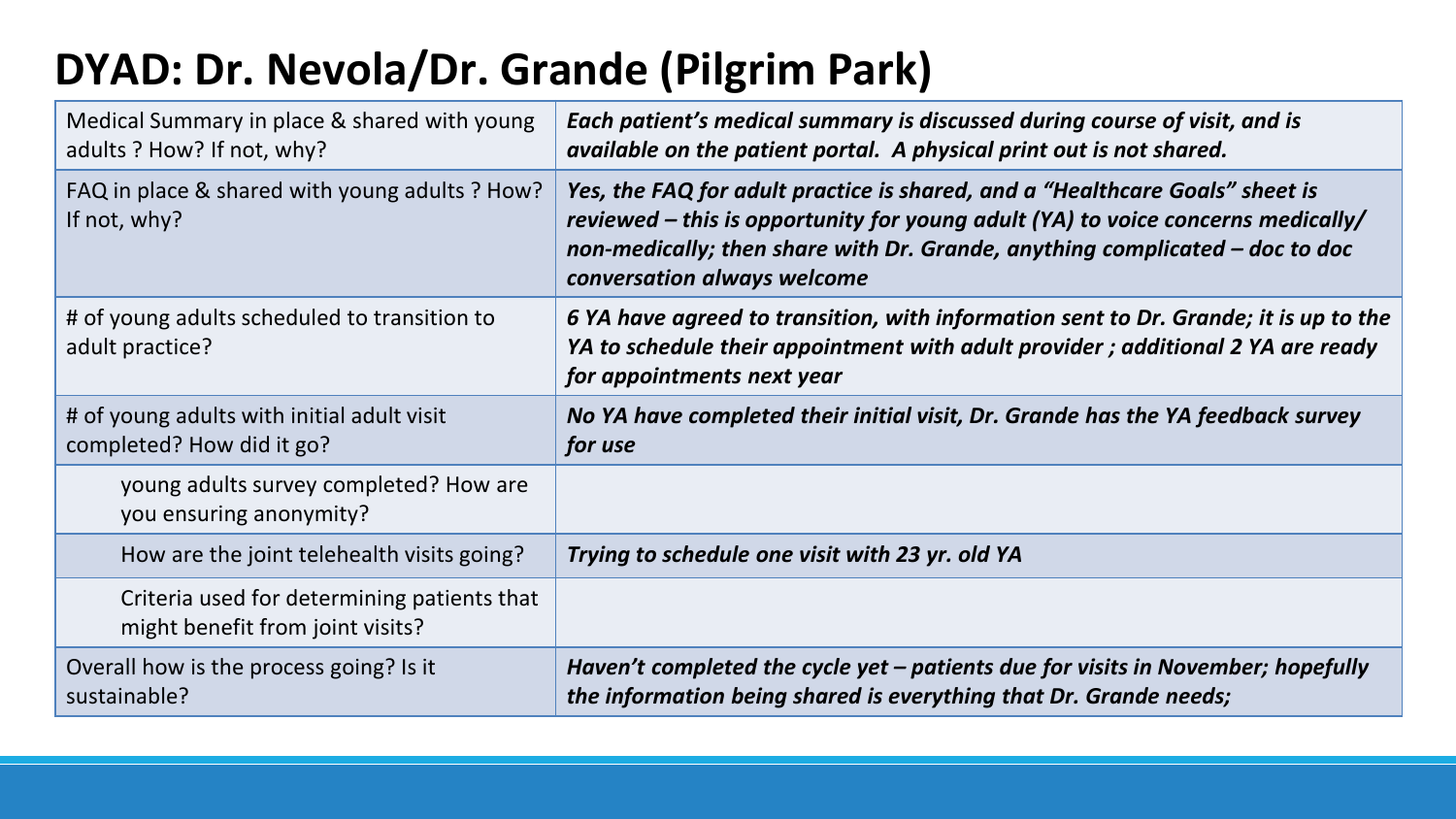### **DYAD: Dr. Nevola/Dr. Grande (Pilgrim Park)**

| Successes: (anything you want to share that's not<br>covered above?)                                                                                                                                                                                                                                                              | Challenges: (anything you want help with from your<br>fellow practices or National Alliance TAs?)                                                                                                                                |
|-----------------------------------------------------------------------------------------------------------------------------------------------------------------------------------------------------------------------------------------------------------------------------------------------------------------------------------|----------------------------------------------------------------------------------------------------------------------------------------------------------------------------------------------------------------------------------|
| Dr. Nevola built a resource in EPIC – embedded transition page<br>that includes patient care team and problem list, leaves room<br>for comment section provider to provider, typically one pager;<br>this page gets emailed securely outside of EPIC, (to adult<br>provider); also IN Communications within EPIC/patient's chart; | Dr. Nevoa has experienced staffing challenges, down to just<br>an office manager and one MA; staff has checked with 5<br>pending patients - calls have been made to ensure that they<br>have followed up and booked appointment; |
| adult provider can access the Communications section and look<br>at cover letter.                                                                                                                                                                                                                                                 | Look at possibility of establishing a "referral hub" from ACO;<br>$\bullet$<br>have help of a care manager or other ACO help for referrals<br>within the system of care.                                                         |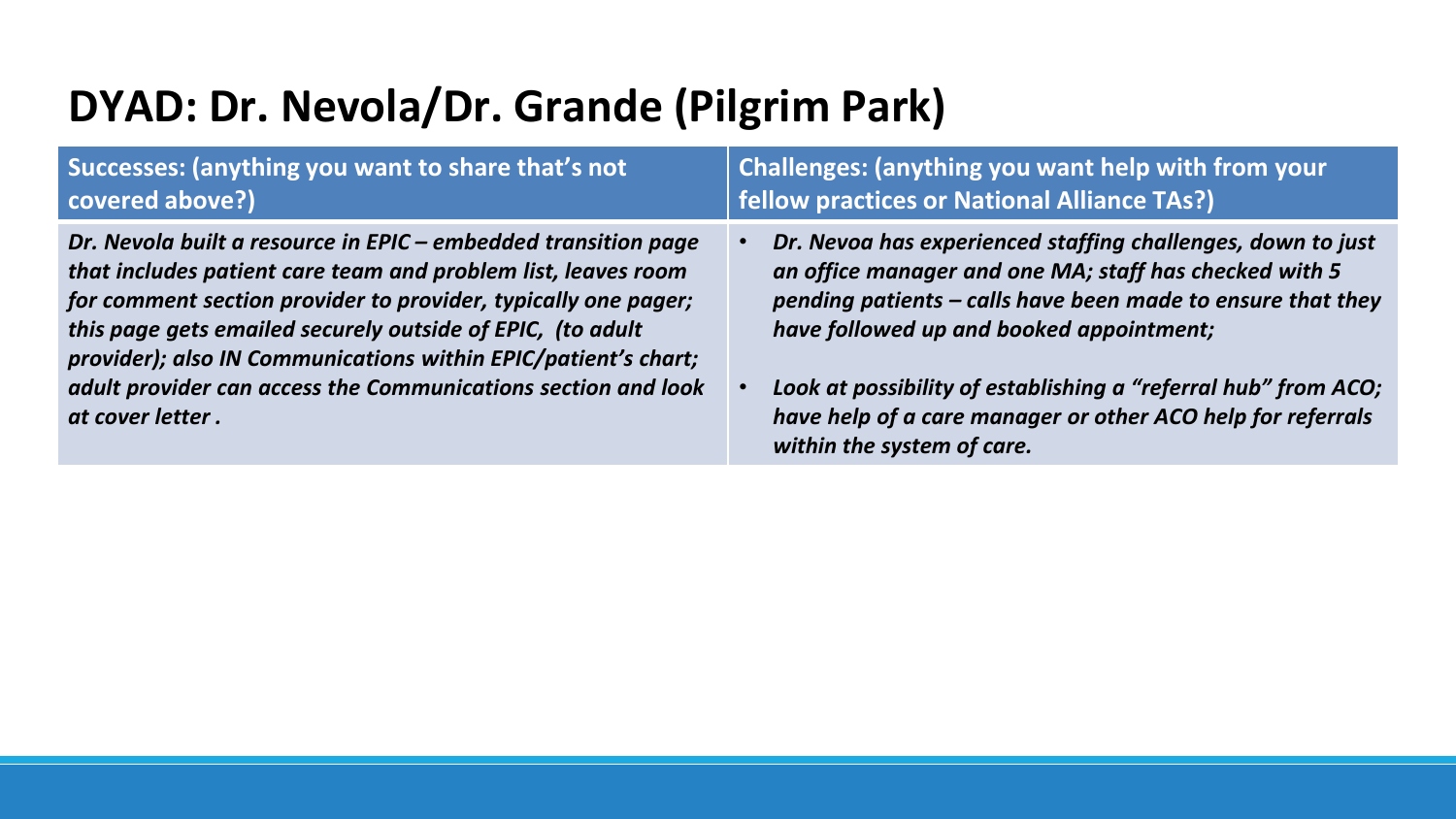### **DYAD: Coastal Narragansett Bay Pediatrics (NBP) / E. Greenwich Adult**

| Medical Summary in place & shared with young<br>adults ? How? If not, why? | <b>E. Greenwich: Patients are encouraged to access their medical summary on the patient</b><br>portal, medical summary not printed/never was; Tell via the hub if a patient is signed<br>up; patients will use messaging (both YA seen thus far were on the portal)<br>NB Pedi: YA are encouraged to access the portal; information in the medical summary<br>is discussed with all patients                                                                                                                                  |
|----------------------------------------------------------------------------|-------------------------------------------------------------------------------------------------------------------------------------------------------------------------------------------------------------------------------------------------------------------------------------------------------------------------------------------------------------------------------------------------------------------------------------------------------------------------------------------------------------------------------|
| FAQ in place & shared with young adults ? How?<br>If not, why?             | Yes, FAQ is in the patient packet provided by NBP                                                                                                                                                                                                                                                                                                                                                                                                                                                                             |
| # of young adults scheduled to transition to adult                         | 1 complex patient in progress of being scheduled, including the joint telehealth visit; 2                                                                                                                                                                                                                                                                                                                                                                                                                                     |
| practice?                                                                  | remaining YA not due for visits until the summer                                                                                                                                                                                                                                                                                                                                                                                                                                                                              |
| # of young adults with initial adult visit                                 | 2 YA have completed their visits; visits went very well, the warm handoff very helpful.                                                                                                                                                                                                                                                                                                                                                                                                                                       |
| completed? How did it go?                                                  | Another one booked January 2022. (3) total transferred.                                                                                                                                                                                                                                                                                                                                                                                                                                                                       |
| young adults survey completed? How are                                     | EG will send them the YA patient satisfaction survey as they didn't have the tool at the                                                                                                                                                                                                                                                                                                                                                                                                                                      |
| you ensuring anonymity?                                                    | time of their visits; EG will communicate that the survey is anonymous                                                                                                                                                                                                                                                                                                                                                                                                                                                        |
| How are the joint telehealth visits going?                                 | visits went very well, the warm handoff very helpful.                                                                                                                                                                                                                                                                                                                                                                                                                                                                         |
| Criteria used for determining patients that                                | Not practical for every patient; may look at complexity (medical/social); and look to                                                                                                                                                                                                                                                                                                                                                                                                                                         |
| might benefit from joint visits?                                           | pediatrician / NCM to determine if telehealth visit is needed.                                                                                                                                                                                                                                                                                                                                                                                                                                                                |
| Overall how is the process going? Is it<br>sustainable?                    | Process is going very well thus far. Transitions of care have been more organized as<br>part of this process; improved communication has been extremely helpful; transfers<br>spread out over time helps sustainability, not large volume. Benefit is that all of the<br>pilot YA are on eCW; organized in same fashion – system of care – very helpful;<br>transfers from outside of Coastal – process is helpful; (EPIC / Care connect / "bridge"<br>medical records outside of practices); yes, think this is sustainable. |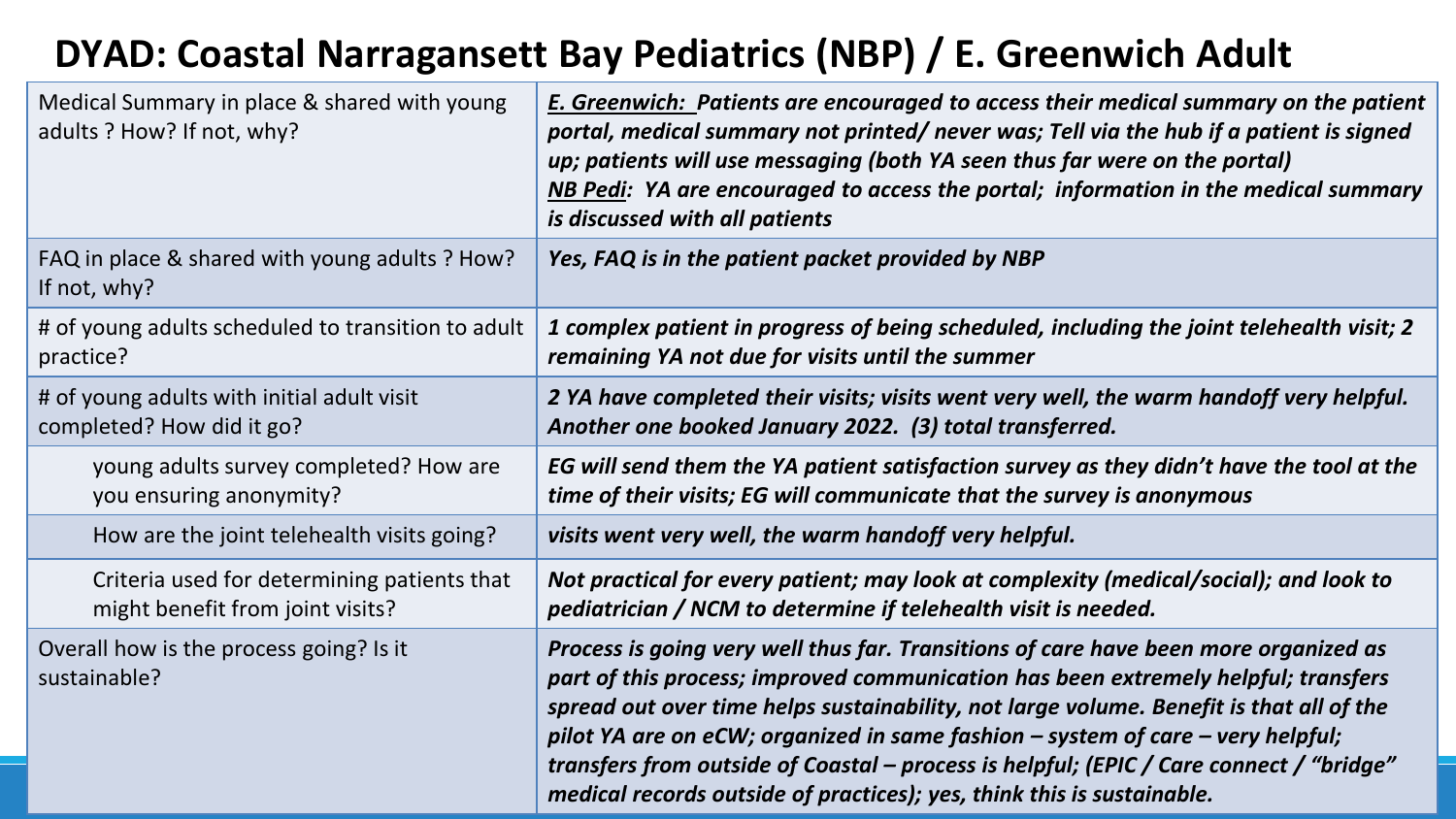#### **DYAD: Coastal Narragansett Bay Pediatrics (NBP) / E. Greenwich Adult**

| Successes: (anything you want to share that's not                                                                                                                                                                                                                                                                                                                                                                                                                                                                                 | Challenges: (anything you want help with from your                                                                                                                                                                                                                                                 |
|-----------------------------------------------------------------------------------------------------------------------------------------------------------------------------------------------------------------------------------------------------------------------------------------------------------------------------------------------------------------------------------------------------------------------------------------------------------------------------------------------------------------------------------|----------------------------------------------------------------------------------------------------------------------------------------------------------------------------------------------------------------------------------------------------------------------------------------------------|
| covered above?)                                                                                                                                                                                                                                                                                                                                                                                                                                                                                                                   | fellow practices or National Alliance TAs?)                                                                                                                                                                                                                                                        |
| process/workflow thus far has been going well<br>Process within eCW is working well<br>$\bullet$<br>NBP: the practice has looked at the whole process, not just<br>$\bullet$<br>the "end" - where we are now in identifying young adults<br>who are due or overdue to transition to an adult provider;<br>practice will have more consistent policy around what gets<br>communicated to patients at age 16, age 18, release of info<br>and transition plan; also it has been helpful to connect to<br>resources on legal aspects. | No show rates; young adults $-$ getting them in during school<br>breaks, etc.;<br>scheduling telehealth visits is a challenge,<br>lack of ability to bill for pediatrician / adult provider time<br>NBP - some YA identified are not due for visits until after the<br>$\bullet$<br>pilot is over. |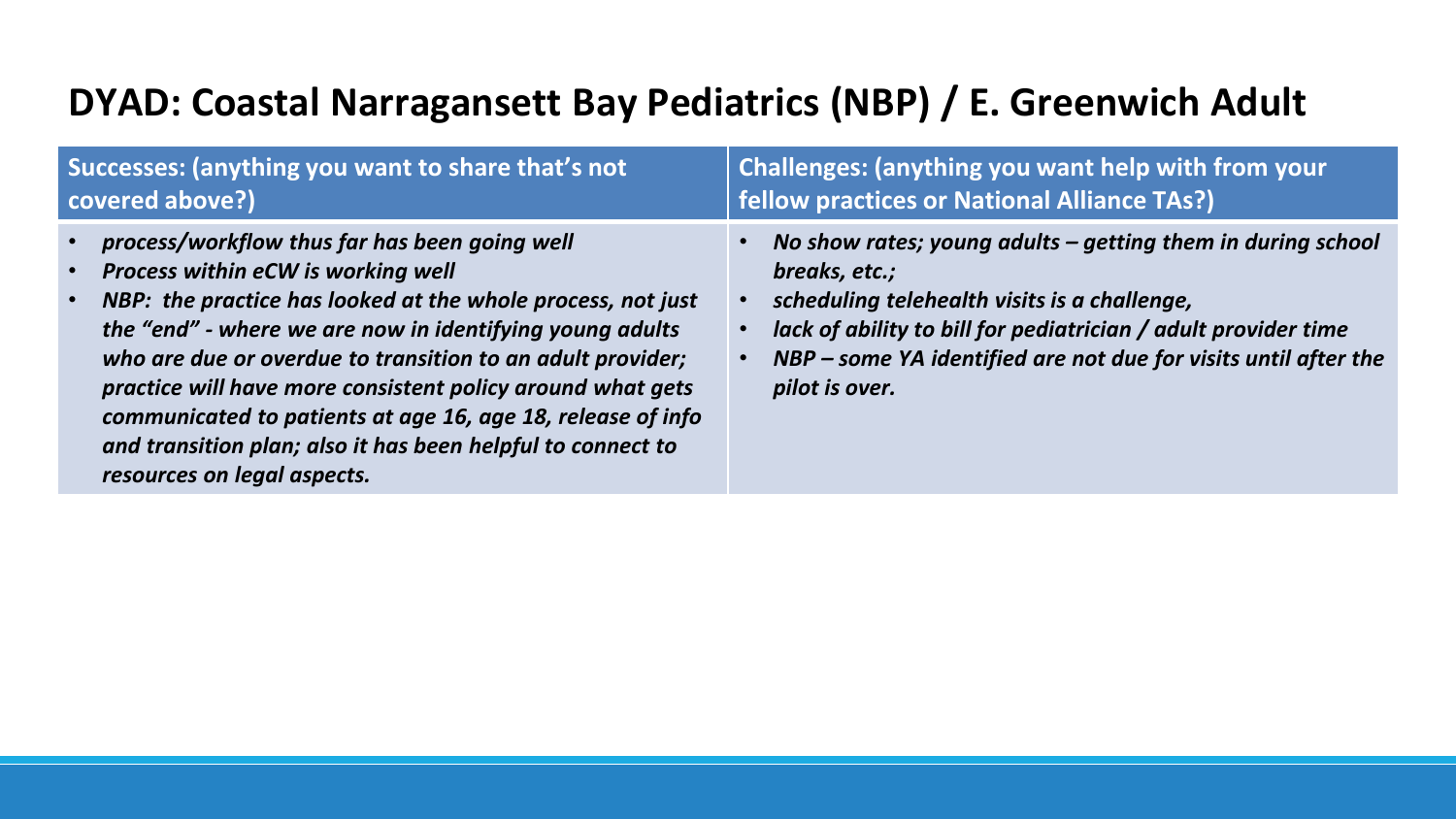#### **DYAD: Coastal Waterman Pediatrics/ E. Providence**

| Medical Summary in place & shared with young<br>adults ? How? If not, why? | E. Providence: Patients are encouraged to access their medical summary on the<br>patient portal<br>Waterman Pedi: Medical summary is not printed, portal is encouraged. The medical<br>summary is reviewed with patient; checked for accuracy $-$ patient gives input $-$<br>updates on new address, email address, portal sign on, etc.<br>The medical summary is discussed during NCM mtg.; NCM asks - "is there anything you<br>wish to share with new adult doctor?" |
|----------------------------------------------------------------------------|--------------------------------------------------------------------------------------------------------------------------------------------------------------------------------------------------------------------------------------------------------------------------------------------------------------------------------------------------------------------------------------------------------------------------------------------------------------------------|
| FAQ in place & shared with young adults? How?<br>If not, why?              | Yes, the FAQ is shared during the joint telehealth visit and in patient packet                                                                                                                                                                                                                                                                                                                                                                                           |
| # of young adults scheduled to transition to adult<br>practice?            | 1 was officially scheduled/visit completed 11/11/21; 2 young adults have had all of<br>their information sent as of 11/16, E. Providence continues to do outreach to schedule<br>these YA; may need assistance of Waterman NCM; 2 additional patients will need to be<br>scheduled for a "follow-up" visit as they are not due to be seen for a wellness visit until<br>August 2022 (after the pilot).                                                                   |
| # of young adults with initial adult visit<br>completed? How did it go?    | 1 patient completed their adult visit, and it was a very successful visit; the patient was<br>very prepared and understood the differences between the pediatric and adult<br>practice. This patient was able to outreach to adult practice ahead of visit, spoke to<br>patient navigator and was able to get missing patient packet ahead of visit.                                                                                                                     |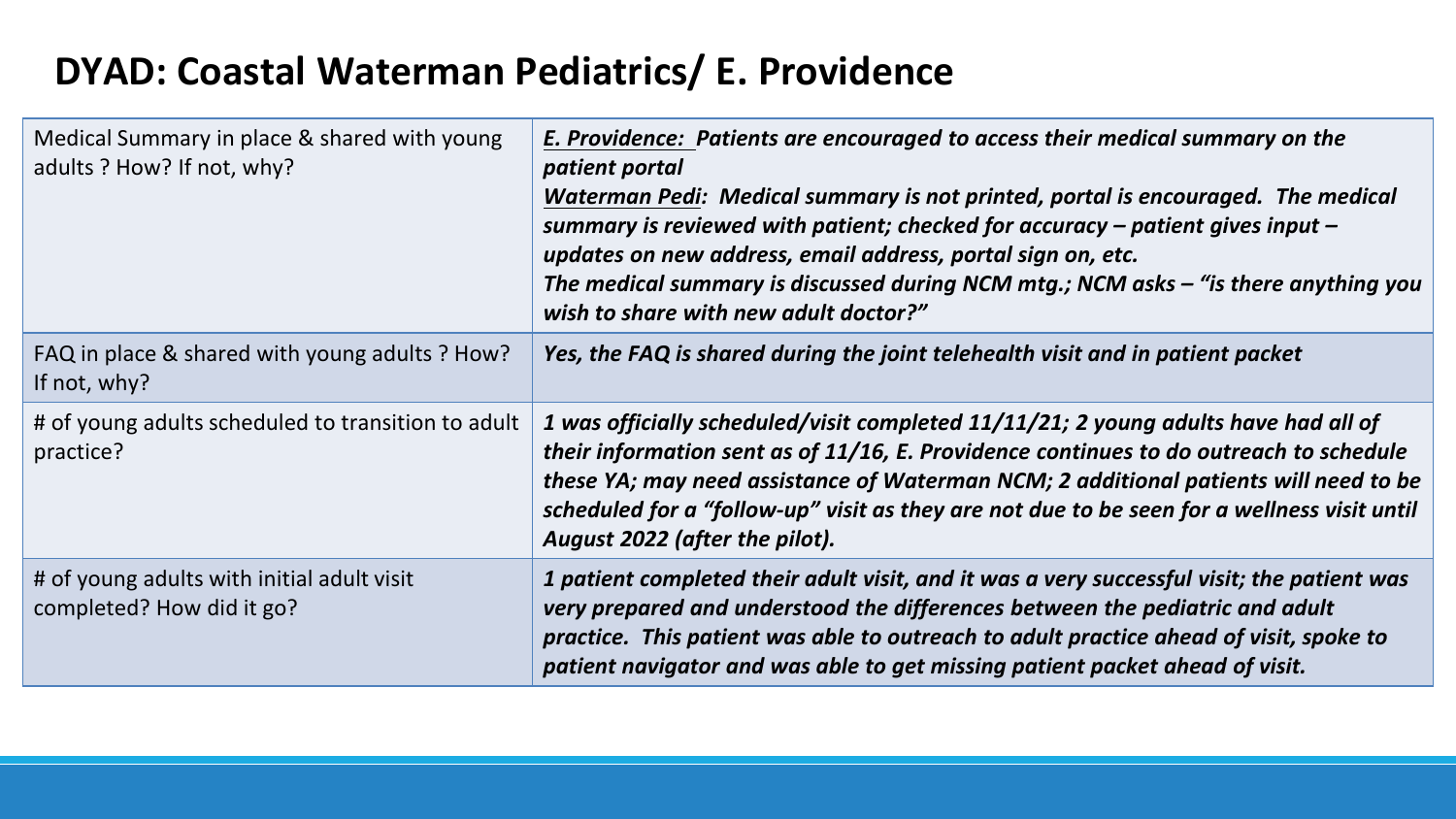### **DYAD: Coastal Waterman Pediatrics/ E. Providence**

| young adults survey completed? How are<br>you ensuring anonymity?               | 1 patient completed survey – he sat in waiting room, completed the paper survey and<br>submitted it to front desk, he was not aware ahead of time that he would fill out a<br>survey, and patient didn't know that this pilot only has a few patients                                                                                                                                                                                                                           |
|---------------------------------------------------------------------------------|---------------------------------------------------------------------------------------------------------------------------------------------------------------------------------------------------------------------------------------------------------------------------------------------------------------------------------------------------------------------------------------------------------------------------------------------------------------------------------|
| How are the joint telehealth visits going?                                      | These visits include the NCM from Waterman and NCM and patient navigator from E.<br>Providence. So far, the one joint telehealth visit went very well and resulted in a<br>successful transition for 1 YA. Amy, NCM asked additional questions about patient<br>needs before transition; Telehealth visit is short (20 - 30 min). Challenge is finding<br>common time to be on joint call;                                                                                      |
| Criteria used for determining patients that<br>might benefit from joint visits? | As part of the pilot, attempt is being made to do telehealth with all 5 patients                                                                                                                                                                                                                                                                                                                                                                                                |
| Overall how is the process going? Is it<br>sustainable?                         | Process is going very well thus far. Using tracking grid for this pilot, but also in eCW,<br>serves as a reminder of steps (because telephone encounter goes away); Worked well<br>up to this point with the 5 patients (small number is working)<br>Too soon to determine sustainability; one sample thus far - looking forward to seeing<br>how it goes with other patients; re: sustainability $-$ if significant (unbillable) time is<br>required, this is not sustainable; |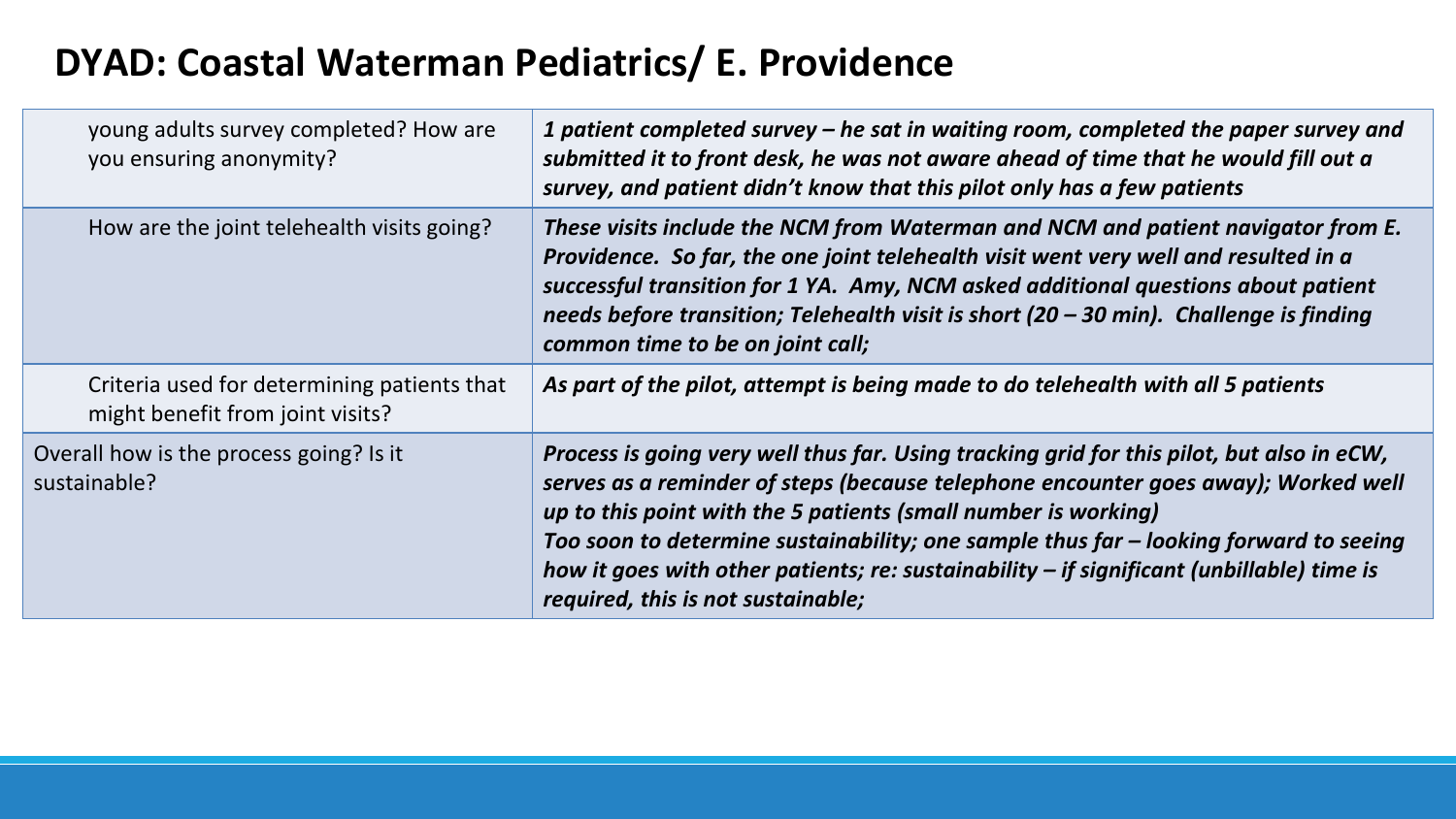## **DYAD: Coastal Waterman Pediatrics/ E. Providence**

| Successes: (anything you want to share that's not<br>covered above?)                                 | Challenges: (anything you want help with from your<br><b>fellow practices or National Alliance TAs?)</b>                                         |
|------------------------------------------------------------------------------------------------------|--------------------------------------------------------------------------------------------------------------------------------------------------|
| process/workflow set for Waterman to EPIM transitions<br>went smoothly for first young adult (11/11) | • Finding common time for joint telehealth<br><b>Billing for wellness visit if under 12 months</b><br><b>Billing for joint telehealth visit</b>  |
| <b>Process within eCW is working well.</b><br>$\sqrt{\bullet}$                                       | Process for transitioning outside of Coastal release of<br>record can be an issue; Waterman offers NCM services; (one<br>provider did reach out) |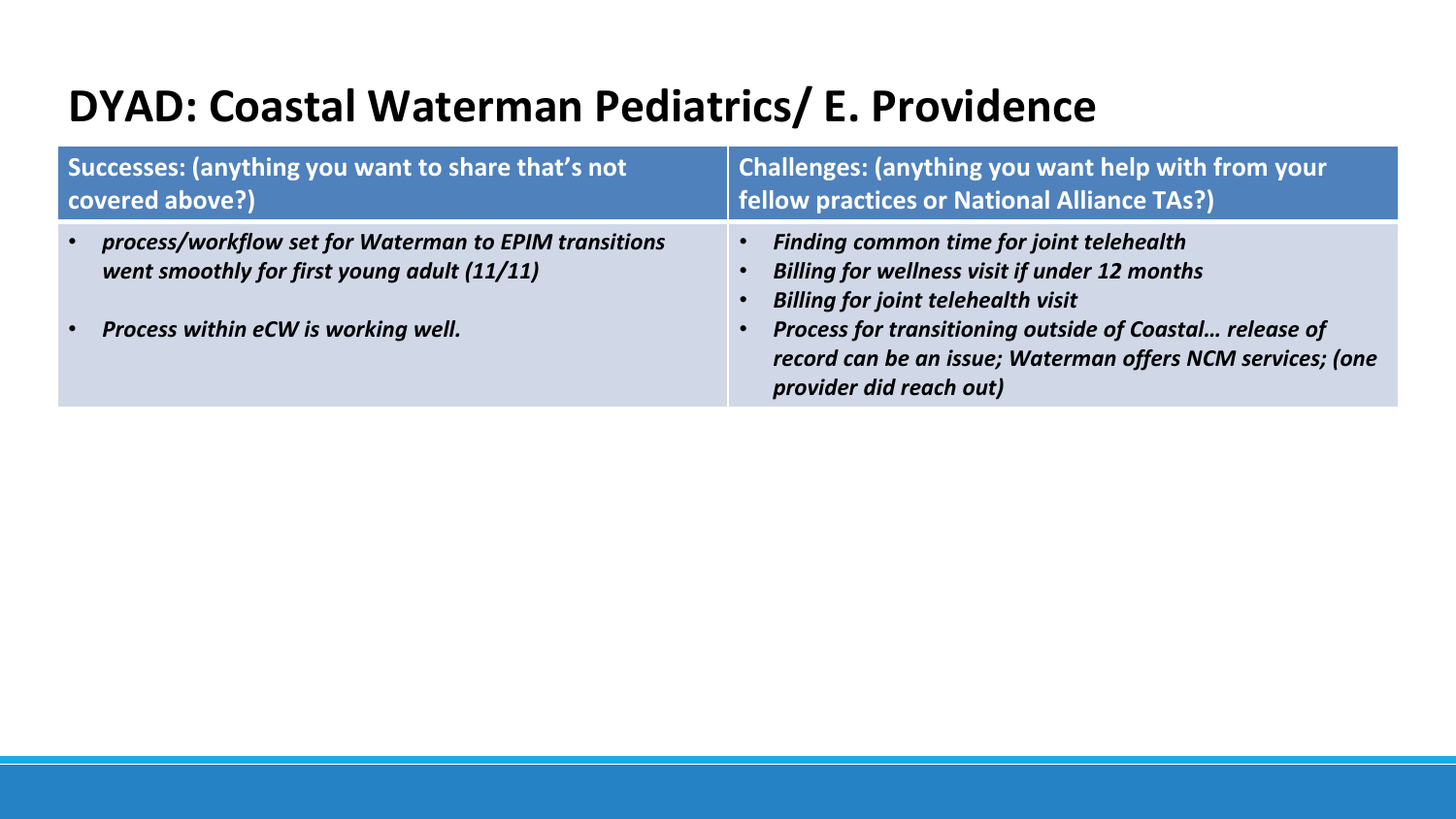

## **Compiled Surveys: 7 received so far**

| DID YOUR PAST PEDIATRIC DOCTOR OR OTHER HEALTH CARE PROVIDER                                                                                             |                 |  |  |  |  |  |  |
|----------------------------------------------------------------------------------------------------------------------------------------------------------|-----------------|--|--|--|--|--|--|
| Explain the transition process in a way that you could understand?                                                                                       | <b>100% Yes</b> |  |  |  |  |  |  |
| Give you a chance to speak with them alone during visits?                                                                                                | <b>100% Yes</b> |  |  |  |  |  |  |
| Explain the changes that happen in health care starting at age 18 (e.g., changes in privacy,<br>consent, access to health records, or making decisions)? | <b>100% Yes</b> |  |  |  |  |  |  |
| Create and share your medical summary with you?                                                                                                          | <b>100% Yes</b> |  |  |  |  |  |  |
| Help you find a new adult doctor or other health care provider to move to?                                                                               |                 |  |  |  |  |  |  |
| DID YOUR NEW ADULT DOCTOR OR OTHER HEALTH CARE PROVIDER                                                                                                  |                 |  |  |  |  |  |  |
| Address any of your concerns about your move to a new practice/doctor?                                                                                   | <b>100% Yes</b> |  |  |  |  |  |  |
| Give you guidance about their approach to accepting & partnering with new young adults?                                                                  | <b>100% Yes</b> |  |  |  |  |  |  |
| Explain how to reach the office online or by phone for medical information, test results, medical<br>records, or appointment information?                | <b>100% Yes</b> |  |  |  |  |  |  |
| Overall, how ready did you feel to move to a new adult doctor? 86% "Very"; 14% "Somewhat"                                                                |                 |  |  |  |  |  |  |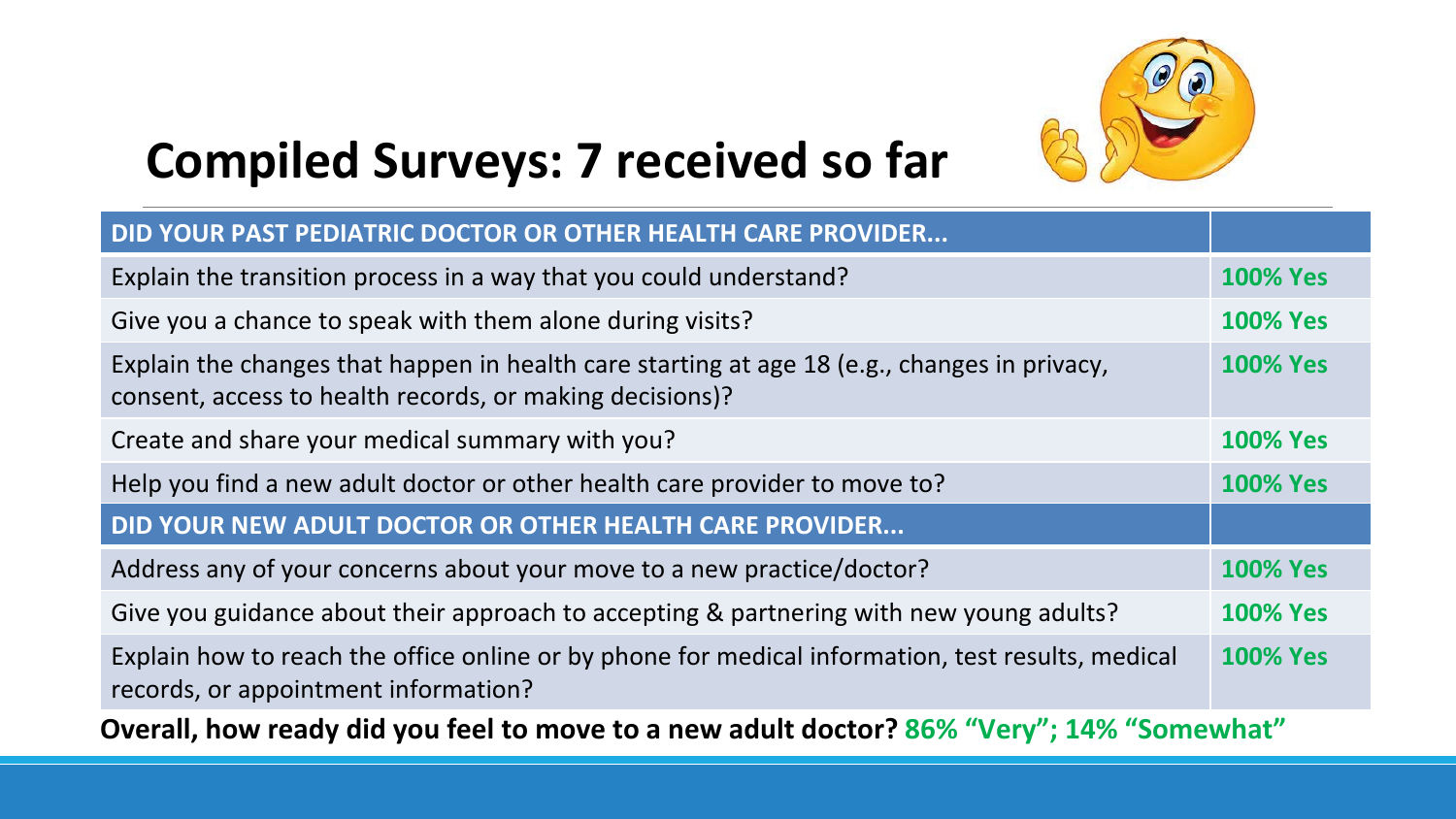## **System-wide Improvements on Transition of Care**

**In consultation with the National Alliance** 

- **Develop a plan to identify costs associated with Transfer of Care work**
- **Work with health plans to discuss payment on transition of care codes that are part of the EPSTD.**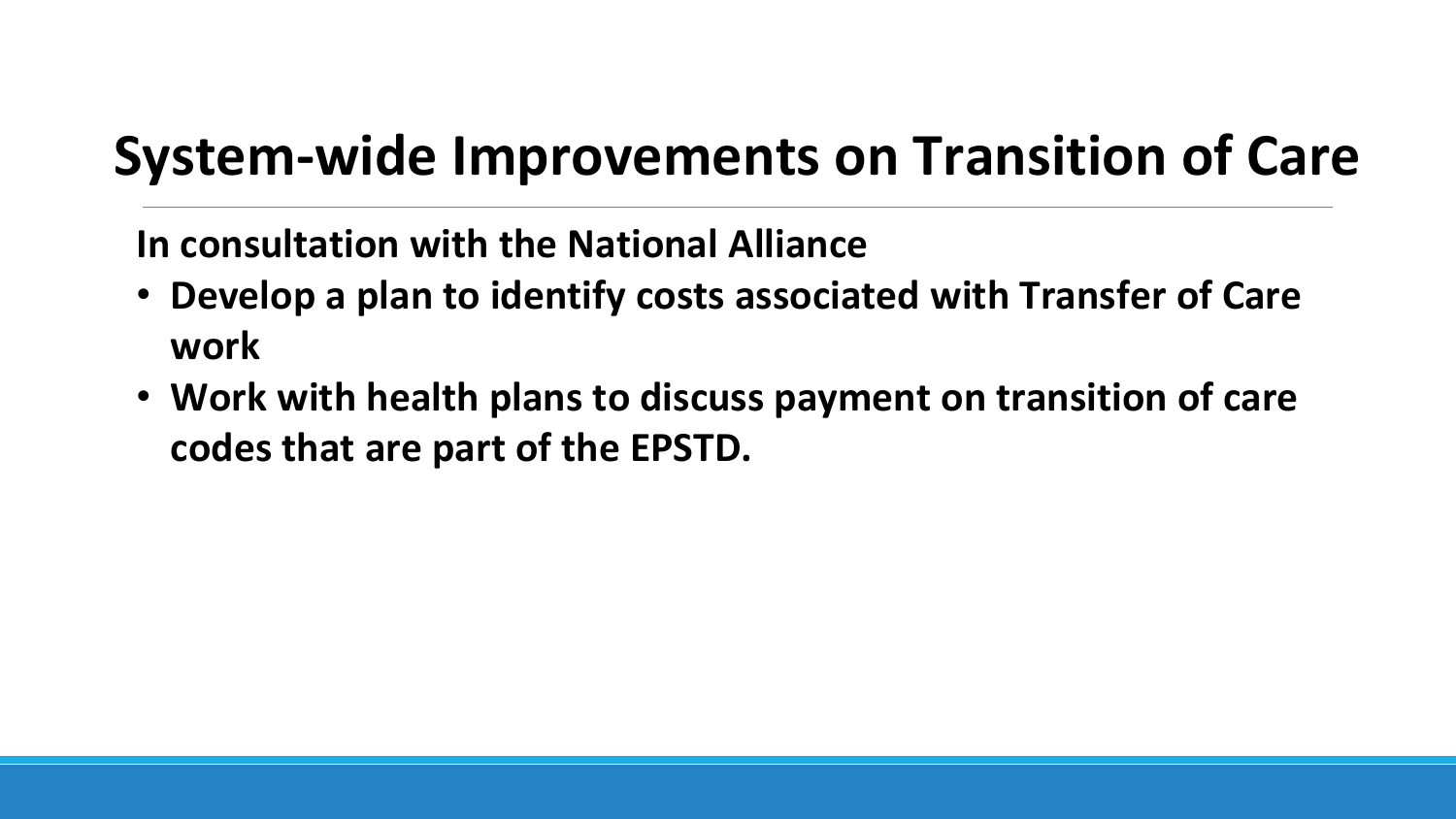#### **Survey Questions for Pediatric Clinicians**

| <b>Transition Service</b>                                                                                                           | Are you<br>service? | providing the    |                  | Are you documenting Are you billing<br>the service? |             | for the service? | service?         | Are you receiving<br>payment for the | <b>Transition Service</b>                                                            |
|-------------------------------------------------------------------------------------------------------------------------------------|---------------------|------------------|------------------|-----------------------------------------------------|-------------|------------------|------------------|--------------------------------------|--------------------------------------------------------------------------------------|
| <b>Transition readiness</b><br>assessment                                                                                           | □<br>□              | Yes<br>No        | □<br>$\Box$      | Yes<br><b>No</b>                                    | □<br>$\Box$ | Yes<br><b>No</b> | □<br>$\Box$      | Yes<br>No                            | Self-care skills asses                                                               |
| <b>Education and counseling</b><br>on self-care skill building<br>using time-based office<br>visits                                 | □<br>□              | Yes<br>No        | □<br>П           | Yes<br>No                                           | □<br>□      | Yes<br><b>No</b> | □<br>$\Box$      | Yes<br>No                            | <b>Education and coun</b><br>on self-care skill bui<br>using time-based of<br>visits |
| <b>Medical summary</b>                                                                                                              | □<br>$\Box$         | Yes<br>No        | $\Box$<br>$\Box$ | Yes<br><b>No</b>                                    | □<br>$\Box$ | Yes<br><b>No</b> | $\Box$<br>$\Box$ | Yes<br>No                            | <b>Medical summary</b>                                                               |
| Joint telehealth visit                                                                                                              | □<br>□              | Yes<br><b>No</b> | □<br>П           | Yes<br><b>No</b>                                    | □<br>□      | Yes<br>No        | □<br>$\Box$      | Yes<br>No                            | Joint telehealth visi<br>Consultation of ped                                         |
| About how many hours of care coordination time was spent per transferring<br>patient in this pilot on assisting                     |                     |                  |                  |                                                     |             |                  |                  |                                      | clinician by adult cli<br>(if needed)                                                |
| Youth with medical complexity                                                                                                       |                     |                  |                  | hours<br>N/A                                        |             |                  |                  |                                      | For what percentag<br>consider utilizing th                                          |
| Youth with chronic conditions                                                                                                       |                     |                  | $\Box$           | hours<br>N/A                                        |             |                  |                  |                                      | About how many ho<br>in this pilot on assis                                          |
| Youth without chronic conditions                                                                                                    |                     |                  | $\Box$           | hours<br>N/A                                        |             |                  |                  |                                      | Youth with med                                                                       |
| Are any of the pilot participants or their<br>families receiving services from the Cedar $\overline{\Box}$<br><b>Family Center?</b> |                     |                  | П                | Yes<br><b>No</b>                                    |             |                  |                  |                                      | Youth with chro<br>Youth without c                                                   |

#### **Survey Questions for Adult Clinicians**

| <b>Transition Service</b>                                                                                                                                                                              | Are you<br>service? | providing the |        | <b>Are you documenting</b><br>the service? |        | <b>Are you billing</b><br>for the service? |        | Are you receiving<br>payment for the<br>service? |
|--------------------------------------------------------------------------------------------------------------------------------------------------------------------------------------------------------|---------------------|---------------|--------|--------------------------------------------|--------|--------------------------------------------|--------|--------------------------------------------------|
|                                                                                                                                                                                                        | □                   | Yes           | □      | Yes                                        | $\Box$ | Yes                                        | □      | Yes                                              |
| Self-care skills assessment                                                                                                                                                                            | $\Box$              | No            | П      | <b>No</b>                                  | $\Box$ | No                                         | $\Box$ | No                                               |
| <b>Education and counseling</b>                                                                                                                                                                        | □                   | Yes           | □      | Yes                                        | $\Box$ | Yes                                        | $\Box$ | Yes                                              |
| on self-care skill building                                                                                                                                                                            | □                   | <b>No</b>     | □      | <b>No</b>                                  | □      | <b>No</b>                                  | □      | <b>No</b>                                        |
| using time-based office<br>visits                                                                                                                                                                      |                     |               |        |                                            |        |                                            |        |                                                  |
|                                                                                                                                                                                                        | □                   | Yes           | $\Box$ | Yes                                        | $\Box$ | Yes                                        | $\Box$ | Yes                                              |
| <b>Medical summary</b>                                                                                                                                                                                 | П                   | No            | □      | No                                         | П      | No                                         | П      | No                                               |
|                                                                                                                                                                                                        | □                   | Yes           | □      | Yes                                        | □      | Yes                                        | □      | Yes                                              |
| Joint telehealth visit                                                                                                                                                                                 | П                   | No            | □      | No                                         | □      | No                                         | □      | No                                               |
| Consultation of pediatric                                                                                                                                                                              | □                   | Yes           | □      | Yes                                        | □      | Yes                                        | □      | Yes                                              |
| clinician by adult clinician<br>(if needed)                                                                                                                                                            | □                   | <b>No</b>     | □      | <b>No</b>                                  | □      | <b>No</b>                                  | □      | <b>No</b>                                        |
| For what percentage of your medically complex patience would you<br>consider utilizing this consultation service?<br>About how many hours of care coordination time was spent per transferring patient |                     |               |        |                                            |        |                                            |        |                                                  |
| in this pilot on assisting                                                                                                                                                                             |                     |               |        |                                            |        |                                            |        |                                                  |
| Youth with medical complexity                                                                                                                                                                          |                     |               |        | hours<br>N/A<br>П                          |        |                                            |        |                                                  |
| Youth with chronic conditions                                                                                                                                                                          |                     |               |        | hours<br>N/A<br>П                          |        |                                            |        |                                                  |
| Youth without chronic conditions                                                                                                                                                                       |                     |               |        | hours<br>N/A<br>$\Box$                     |        |                                            |        |                                                  |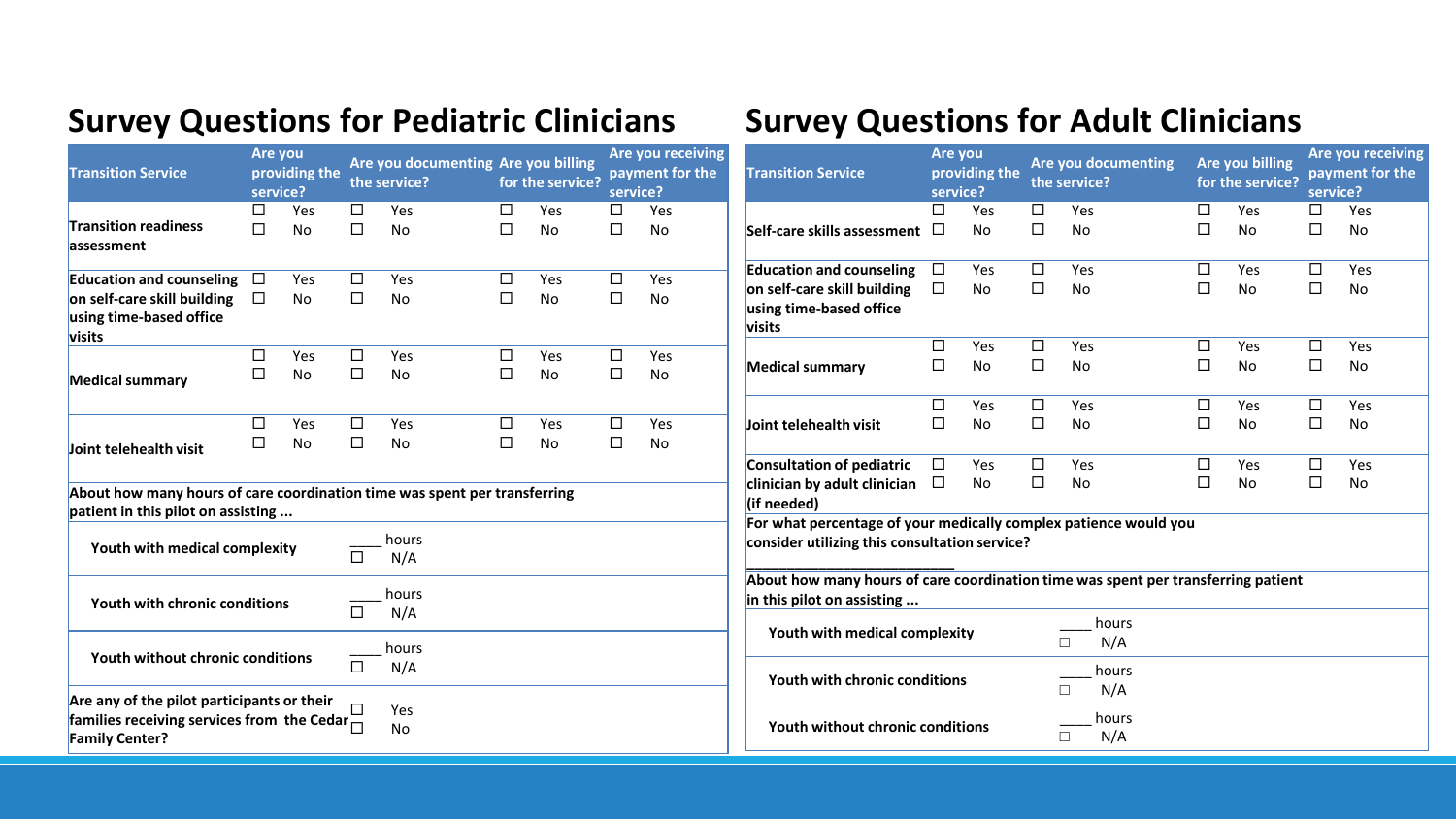## **Timeline**

|                 |                                    | <b>Pediatric Timeline at a glance</b>                                                                                                                                                                                            | <b>Adult Timeline at a glance</b> |  |                                                                                                                                                                                                                                  |                                                                                                                                                     |  |  |
|-----------------|------------------------------------|----------------------------------------------------------------------------------------------------------------------------------------------------------------------------------------------------------------------------------|-----------------------------------|--|----------------------------------------------------------------------------------------------------------------------------------------------------------------------------------------------------------------------------------|-----------------------------------------------------------------------------------------------------------------------------------------------------|--|--|
|                 | <b>Start-Up Phase (months 1-4)</b> | Process Deliverables/ Workflows: Practice meets monthly with PF during<br>months 1, 2 and 3; Adult and pediatric team meets with PF during month 4;                                                                              |                                   |  |                                                                                                                                                                                                                                  | Process Deliverables/ Workflows: Practice meets monthly with PF during<br>months 1, 2 and 3; Adult and pediatric team meets with PF during month 4; |  |  |
| Month 1:        | May 19 - May 31,<br>2021           | Pediatric/Adult practices connected, QI team completes Got Transitions HCT<br>assessment, monthly meetings scheduled                                                                                                             |                                   |  |                                                                                                                                                                                                                                  | Pediatric/Adult practices connected, QI team completes Got Transitions<br>HCT assessment, monthly meetings with QI team and facilitator scheduled   |  |  |
| Month 2:        | <b>June 2021</b>                   | Transition planning - customize tools and process<br>Pediatric: 5 youth/young adults identified for transfer/participation in adult<br>practice pilot group and agree to participation; Adult: plan for tracking of<br>patients; |                                   |  | Transition planning - customize tools and process<br>Adult: plan for tracking of patients; Pediatric: 5 youth/young adults<br>identified for transfer/participation in adult practice pilot group and agree<br>to participation; |                                                                                                                                                     |  |  |
| Month 3:        | <b>July 2021</b>                   | Customize transfer/receive tools                                                                                                                                                                                                 |                                   |  | Customize transfer/receive tools                                                                                                                                                                                                 |                                                                                                                                                     |  |  |
| Month 4:        | August 2021                        | Customize transfer completion process; PDSA cycles on Core Elements 4, 5,<br>6                                                                                                                                                   |                                   |  | PDSA cycles on Core Elements 3,4,5                                                                                                                                                                                               | Customize transfer completion process; customize process for initial visit;                                                                         |  |  |
|                 | Pilot Phase (months 5-12)          | Putting it in place : team meets with PF monthly, Peer Learning Meeting<br>month 5                                                                                                                                               |                                   |  |                                                                                                                                                                                                                                  | Putting it in place : team meets with PF monthly, Peer Learning Mtg. month                                                                          |  |  |
| Month 5:        | September 2021                     | Start to test HCT Transfer Pilot with 5 Pediatric Patients (Mo.5-7)<br>You are here                                                                                                                                              |                                   |  | $5-7)$<br>Adult: receive and review transfer packet                                                                                                                                                                              | Pediatric: Start to test HCT Transfer Pilot with 5 Pediatric Patients (Months                                                                       |  |  |
| Month 6:        | October 2021                       |                                                                                                                                                                                                                                  |                                   |  | $6-8)$                                                                                                                                                                                                                           | communication/relenearth Call for Each Transferring Patient (Mo. 6-8) Joint Communication/Telehealth Call for Each Transferring Patient (Months     |  |  |
| Month 7:        | November 2021                      | $\mathcal{U}$                                                                                                                                                                                                                    |                                   |  |                                                                                                                                                                                                                                  |                                                                                                                                                     |  |  |
| Month 8:        | December 2021                      | $\boldsymbol{u}$                                                                                                                                                                                                                 | $\mathbf{u}$                      |  | $\mathbf{u}$                                                                                                                                                                                                                     |                                                                                                                                                     |  |  |
| <b>Month 8:</b> | December 2021                      | Adult: Integration into Adult Care: Completion of Initial Adult Visit and HCT<br>patient feedback survey (Mo. 8-11)                                                                                                              |                                   |  | feedback survey (Months 8-11)                                                                                                                                                                                                    | Integration into Adult Care: Completion of Initial Adult Visit and HCT patient                                                                      |  |  |
| Month 9:        | January 2022                       |                                                                                                                                                                                                                                  |                                   |  |                                                                                                                                                                                                                                  |                                                                                                                                                     |  |  |
| Month 10:       | February 2022                      |                                                                                                                                                                                                                                  |                                   |  |                                                                                                                                                                                                                                  |                                                                                                                                                     |  |  |
| Month 11:       | March 2022                         | $\mathbf{u}$                                                                                                                                                                                                                     | $\mathbf{u}$                      |  | $\mathbf{u}$                                                                                                                                                                                                                     |                                                                                                                                                     |  |  |
|                 |                                    | <b>Wrapping it up: Peer Learning Collaborative Meeting</b>                                                                                                                                                                       |                                   |  | <b>Wrapping it up: Peer Learning Collaborative Meeting</b>                                                                                                                                                                       |                                                                                                                                                     |  |  |
| Month 12:       | April 2022                         | Complete assessment of HCT activities, analyzed pre/post improvement,<br>plan for sustainability and spread                                                                                                                      |                                   |  | improvement, plan for sustainability and spread                                                                                                                                                                                  | Complete assessment of HCT activities, share/discuss pre/post                                                                                       |  |  |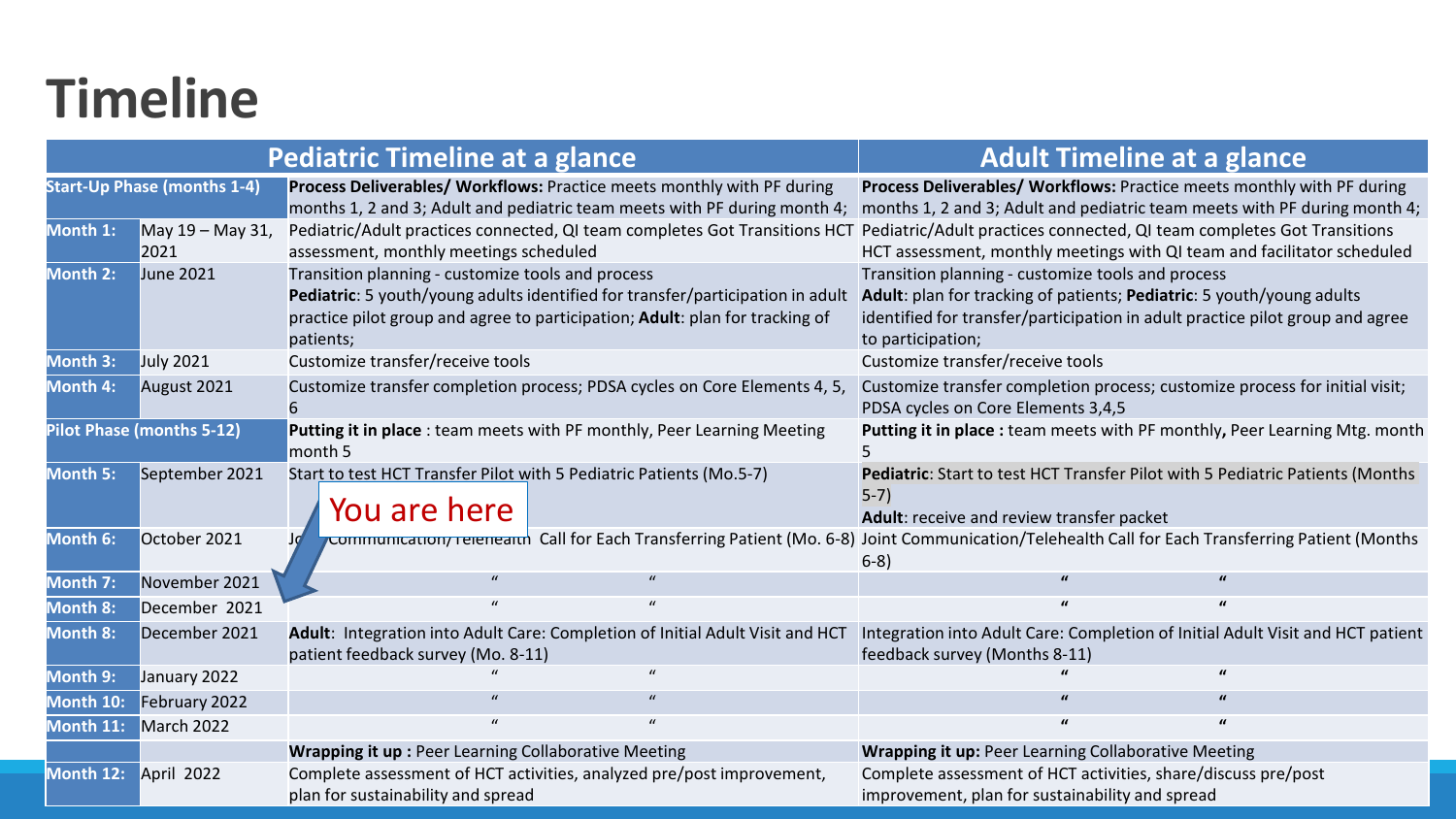## **Next Steps**

- **Completion of Initial Adult Visit and HCT patient feedback survey (Mo. 8-11)**
- **Complete assessment of HCT activities,**
- **analyze pre/post improvement,**
- **plan for sustainability and spread**



*Final meeting on April 6, 2022*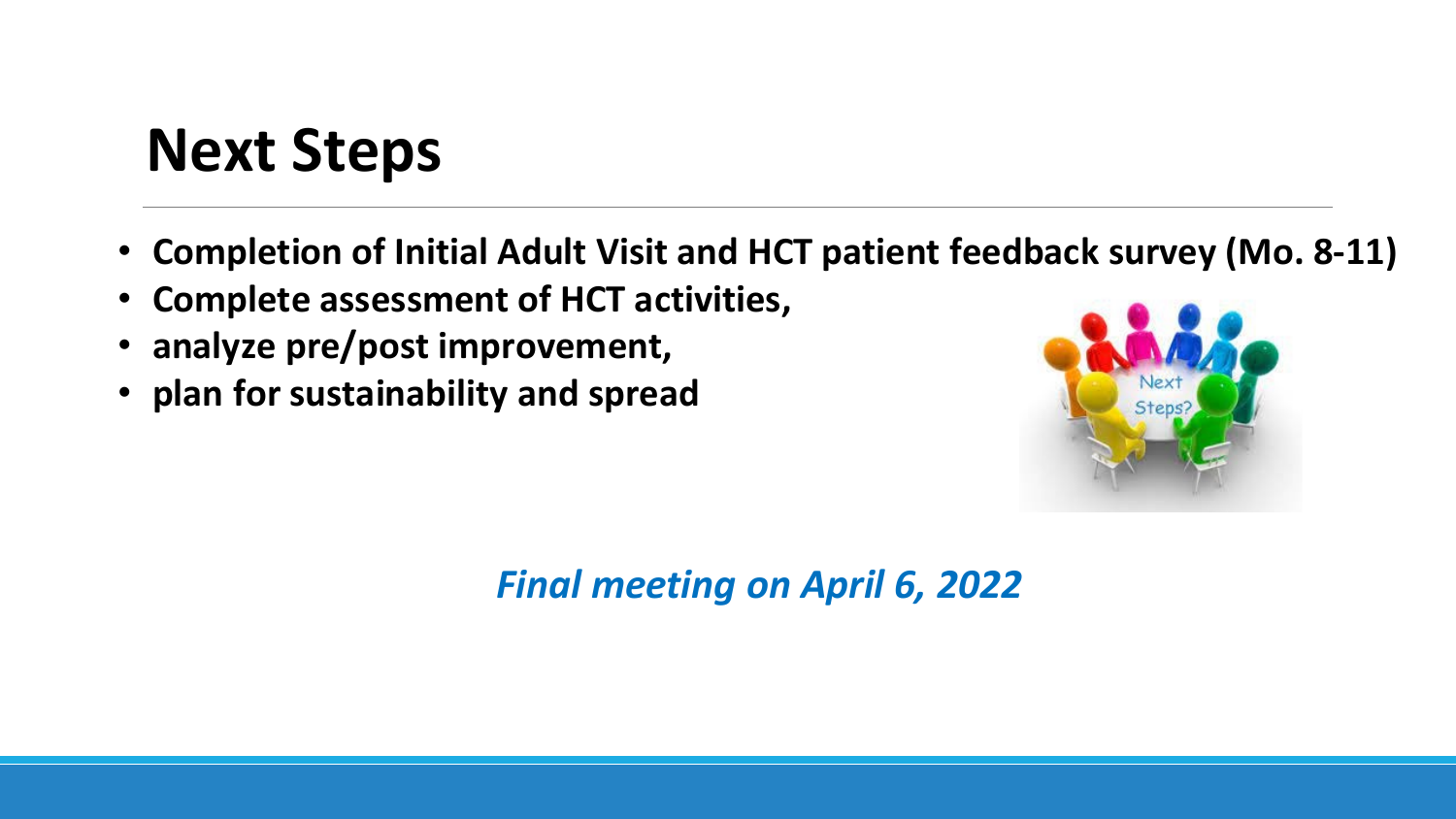## **Resources**

- **Pediatric and Adult Transfer of Care QI Milestone Summaries**
- **Pediatric and Adult Transfer of Care Work Plans**
- **[Medicaid Managed Care Contract Language to Expand the Availability of Pediatric](https://www.ctc-ri.org/sites/default/files/uploads/Medicaid+Managed+Care+Contract+Language+to+Expand+the+Availability+of+Pediatric-to-Adult+Transitional+Care.pdf)to-Adult Transitional Care**
- **Healthcare Transition Resources - Navigation Checklist for RI Individuals with [Developmental Disabilities, developed by RIPIN](https://www.ctc-ri.org/sites/default/files/uploads/Healthcare%20Transition%20Resources.docx)**
- **[Shared Decision-Making](https://www.ctc-ri.org/sites/default/files/uploads/1.%20Shared%20Decisions%20RQ%20ENG.docx)**
- **[Got Transitions 6 Core Elements -](https://www.ctc-ri.org/sites/default/files/uploads/GT-6CE-Side-by-Side.pdf) Side by side**
- **[Youth Feedback Form](https://www.ctc-ri.org/sites/default/files/uploads/Young%20Adult%20Feedback%20Survey%20-%20Custom%20Practice.docx)**
- **Care Notebook**
- **Healthy Transitions and Behavioral Health Guide for Young Adults**  $\bullet$